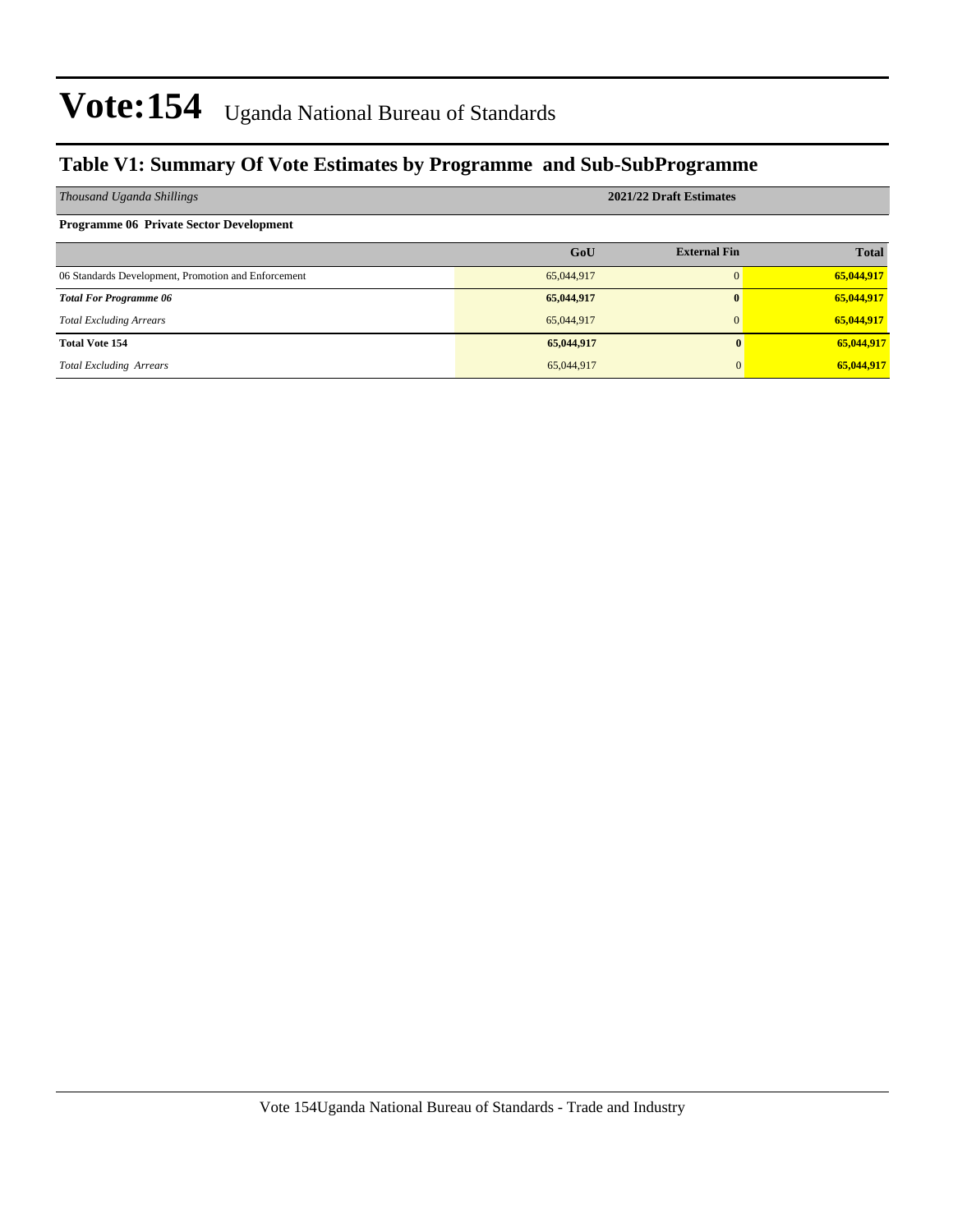#### **Table V2: Summary Of Vote Estimates by Sub-SubProgramme,Department and Project**

| Thousand Uganda Shillings                                                   |                  | 2020/21 Approved Budget |              | 2021/22 Draft Estimates |                               |                     |              |
|-----------------------------------------------------------------------------|------------------|-------------------------|--------------|-------------------------|-------------------------------|---------------------|--------------|
| <b>Sub-SubProgramme 06 Standards Development, Promotion and Enforcement</b> |                  |                         |              |                         |                               |                     |              |
| <b>Recurrent Budget Estimates</b>                                           | <b>Wage</b>      | <b>Non-Wage</b>         | <b>AIA</b>   | <b>Total</b>            | Wage                          | <b>Non-Wage</b>     | <b>Total</b> |
| 01 Headquarters                                                             | 21,355,699       | 32,036,303              | $\mathbf{0}$ | 53,392,002              | 21,355,699                    | 32,036,303          | 53,392,002   |
| <b>Total Recurrent Budget Estimates for Sub-</b><br><b>SubProgramme</b>     | 21,355,699       | 32,036,303              | $\bf{0}$     | 53,392,002              | 21,355,699                    | 32,036,303          | 53,392,002   |
| Development Budget Estimates                                                | <b>GoU Dev't</b> | <b>External Fin</b>     | <b>AIA</b>   | <b>Total</b>            | <b>GoU Dev't External Fin</b> |                     | <b>Total</b> |
| 1675 Retooling of Uganda National Bureau of Standards                       | 11,652,915       | $\mathbf{0}$            | $\mathbf{0}$ | 11,652,915              | 11,652,915                    | $\overline{0}$      | 11,652,915   |
| <b>Total Development Budget Estimates for Sub-</b><br><b>SubProgramme</b>   | 11,652,915       | $\bf{0}$                | $\bf{0}$     | 11,652,915              | 11,652,915                    | $\bf{0}$            | 11,652,915   |
|                                                                             | GoU              | <b>External Fin</b>     | <b>AIA</b>   | <b>Total</b>            | GoU                           | <b>External Fin</b> | <b>Total</b> |
| <b>Total For Sub-SubProgramme 06</b>                                        | 65,044,917       | $\bf{0}$                | $\bf{0}$     | 65,044,917              | 65,044,917                    | $\bf{0}$            | 65,044,917   |
| <b>Total Excluding Arrears</b>                                              | 65,044,917       | $\mathbf{0}$            | $\mathbf{0}$ | 65,044,917              | 65,044,917                    | $\mathbf{0}$        | 65,044,917   |
| <b>Total Vote 154</b>                                                       | 65,044,917       | $\mathbf{0}$            | $\bf{0}$     | 65,044,917              | 65,044,917                    | $\bf{0}$            | 65,044,917   |
| <b>Total Excluding Arrears</b>                                              | 65,044,917       | $\mathbf{0}$            | $\mathbf{0}$ | 65,044,917              | 65,044,917                    | $\mathbf{0}$        | 65,044,917   |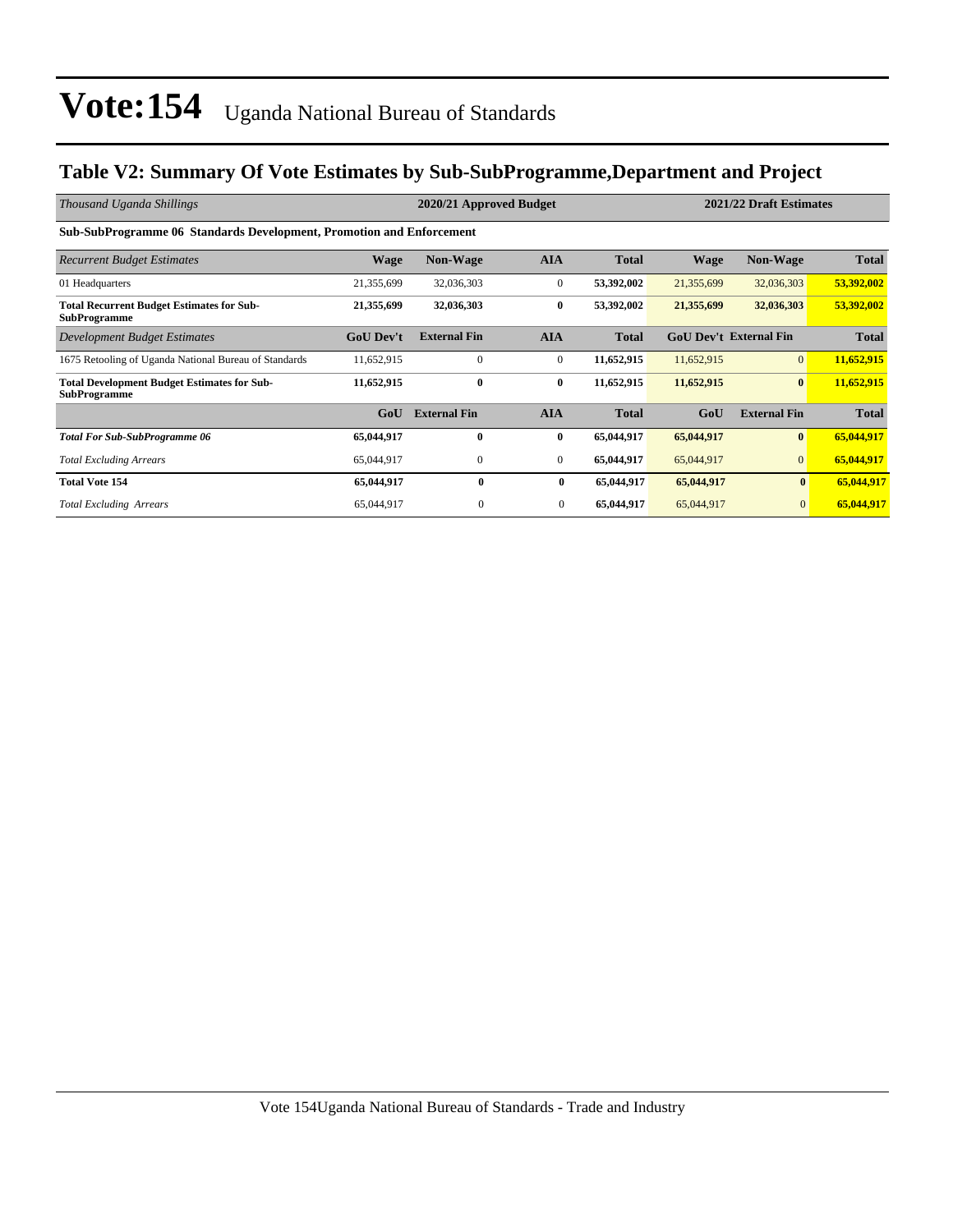#### **Table V3: Summary Vote Estimates by Item**

| Thousand Uganda Shillings                                   |            | 2021/22 Draft Estimates<br>2020/21 Approved Budget |                  |            |            |                     |                |
|-------------------------------------------------------------|------------|----------------------------------------------------|------------------|------------|------------|---------------------|----------------|
|                                                             | GoU        | <b>External Fin</b>                                | AIA              | Total      | GoU        | <b>External Fin</b> | <b>Total</b>   |
| <b>Employees, Goods and Services (Outputs Provided)</b>     | 53,092,002 | $\bf{0}$                                           | $\bf{0}$         | 53,092,002 | 53,092,002 | $\pmb{0}$           | 53,092,002     |
| 211102 Contract Staff Salaries                              | 21,355,699 | $\bf{0}$                                           | $\bf{0}$         | 21,355,699 | 21,355,699 | $\bf{0}$            | 21,355,699     |
| 211103 Allowances (Inc. Casuals, Temporary)                 | 2,350,000  | $\bf{0}$                                           | $\boldsymbol{0}$ | 2,350,000  | 2,600,000  | $\bf{0}$            | 2,600,000      |
| 212101 Social Security Contributions                        | 2,135,570  | $\bf{0}$                                           | $\bf{0}$         | 2,135,570  | 2,135,570  | $\bf{0}$            | 2,135,570      |
| 213001 Medical expenses (To employees)                      | 1,063,452  | $\bf{0}$                                           | $\bf{0}$         | 1,063,452  | 1,100,000  | $\bf{0}$            | 1,100,000      |
| 213002 Incapacity, death benefits and funeral expenses      | 452,741    | $\bf{0}$                                           | $\bf{0}$         | 452,741    | 450,000    | $\bf{0}$            | 450,000        |
| 213004 Gratuity Expenses                                    | 7,338,925  | $\bf{0}$                                           | $\bf{0}$         | 7,338,925  | 7,338,925  | $\bf{0}$            | 7,338,925      |
| 221001 Advertising and Public Relations                     | 700,000    | $\bf{0}$                                           | 0                | 700,000    | 700,000    | $\bf{0}$            | 700,000        |
| 221002 Workshops and Seminars                               | 400,000    | $\bf{0}$                                           | $\bf{0}$         | 400,000    | 330,000    | $\bf{0}$            | 330,000        |
| 221003 Staff Training                                       | 880,000    | $\bf{0}$                                           | $\bf{0}$         | 880,000    | 780,000    | $\bf{0}$            | 780,000        |
| 221004 Recruitment Expenses                                 | 20,000     | $\bf{0}$                                           | $\bf{0}$         | 20,000     | 20,000     | $\bf{0}$            | 20,000         |
| 221006 Commissions and related charges                      | 350,000    | $\bf{0}$                                           | $\bf{0}$         | 350,000    | 650,000    | $\bf{0}$            | 650,000        |
| 221007 Books, Periodicals & Newspapers                      | 120,000    | $\bf{0}$                                           | 0                | 120,000    | 120,000    | $\bf{0}$            | <b>120,000</b> |
| 221008 Computer supplies and Information Technology<br>(TT) | 300,000    | $\bf{0}$                                           | $\bf{0}$         | 300,000    | 300,000    | $\bf{0}$            | 300,000        |
| 221009 Welfare and Entertainment                            | 1,367,000  | $\bf{0}$                                           | $\bf{0}$         | 1,367,000  | 1,604,000  | $\bf{0}$            | 1,604,000      |
| 221011 Printing, Stationery, Photocopying and Binding       | 1,102,250  | $\bf{0}$                                           | 0                | 1,102,250  | 1,180,000  | $\bf{0}$            | 1,180,000      |
| 221017 Subscriptions                                        | 30,000     | $\bf{0}$                                           | 0                | 30,000     | 30,000     | $\bf{0}$            | 30,000         |
| 222001 Telecommunications                                   | 400,000    | 0                                                  | $\bf{0}$         | 400,000    | 400,000    | $\bf{0}$            | 400,000        |
| 222002 Postage and Courier                                  | 130,000    | $\bf{0}$                                           | $\bf{0}$         | 130,000    | 80,000     | $\bf{0}$            | 80,000         |
| 223002 Rates                                                | 10,000     | $\bf{0}$                                           | $\bf{0}$         | 10,000     | 14,000     | $\bf{0}$            | 14,000         |
| 223003 Rent – (Produced Assets) to private entities         | 700,000    | $\bf{0}$                                           | 0                | 700,000    | 800,000    | $\bf{0}$            | 800,000        |
| 223004 Guard and Security services                          | 380,000    | $\bf{0}$                                           | 0                | 380,000    | 430,000    | $\bf{0}$            | 430,000        |
| 223005 Electricity                                          | 280,000    | $\bf{0}$                                           | $\bf{0}$         | 280,000    | 300,000    | $\bf{0}$            | 300,000        |
| 223006 Water                                                | 50,000     | $\bf{0}$                                           | $\bf{0}$         | 50,000     | 60,000     | $\bf{0}$            | 60,000         |
| 224001 Medical Supplies                                     | 1,320,000  | $\bf{0}$                                           | $\bf{0}$         | 1,320,000  | 1,590,000  | $\bf{0}$            | 1,590,000      |
| 224004 Cleaning and Sanitation                              | 545,000    | $\bf{0}$                                           | 0                | 545,000    | 480,000    | $\bf{0}$            | 480,000        |
| 224005 Uniforms, Beddings and Protective Gear               | 200,000    | $\bf{0}$                                           | 0                | 200,000    | 250,000    | $\bf{0}$            | 250,000        |
| 225001 Consultancy Services- Short term                     | 150,000    | $\bf{0}$                                           | $\bf{0}$         | 150,000    | 300,000    | $\bf{0}$            | 300,000        |
| 225002 Consultancy Services-Long-term                       | 150,000    | $\boldsymbol{0}$                                   | $\bf{0}$         | 150,000    | 200,000    | $\bf{0}$            | 200,000        |
| 226001 Insurances                                           | 150,000    | 0                                                  | $\bf{0}$         | 150,000    | 260,000    | $\bf{0}$            | 260,000        |
| 227001 Travel inland                                        | 3,357,500  | $\bf{0}$                                           | $\bf{0}$         | 3,357,500  | 4,020,000  | $\bf{0}$            | 4,020,000      |
| 227002 Travel abroad                                        | 899,000    | $\bf{0}$                                           | 0                | 899,000    | 639,000    | $\bf{0}$            | 639,000        |
| 227004 Fuel, Lubricants and Oils                            | 654,865    | $\bf{0}$                                           | $\bf{0}$         | 654,865    | 724,808    | $\boldsymbol{0}$    | 724,808        |
| 228001 Maintenance - Civil                                  | 250,000    | $\bf{0}$                                           | $\bf{0}$         | 250,000    | 200,000    | $\bf{0}$            | 200,000        |
| 228002 Maintenance - Vehicles                               | 1,000,000  | $\bf{0}$                                           | $\bf{0}$         | 1,000,000  | 800,000    | $\bf{0}$            | 800,000        |
| 228003 Maintenance – Machinery, Equipment $\&$<br>Furniture | 1,000,000  | $\bf{0}$                                           | 0                | 1,000,000  | 850,000    | $\bf{0}$            | 850,000        |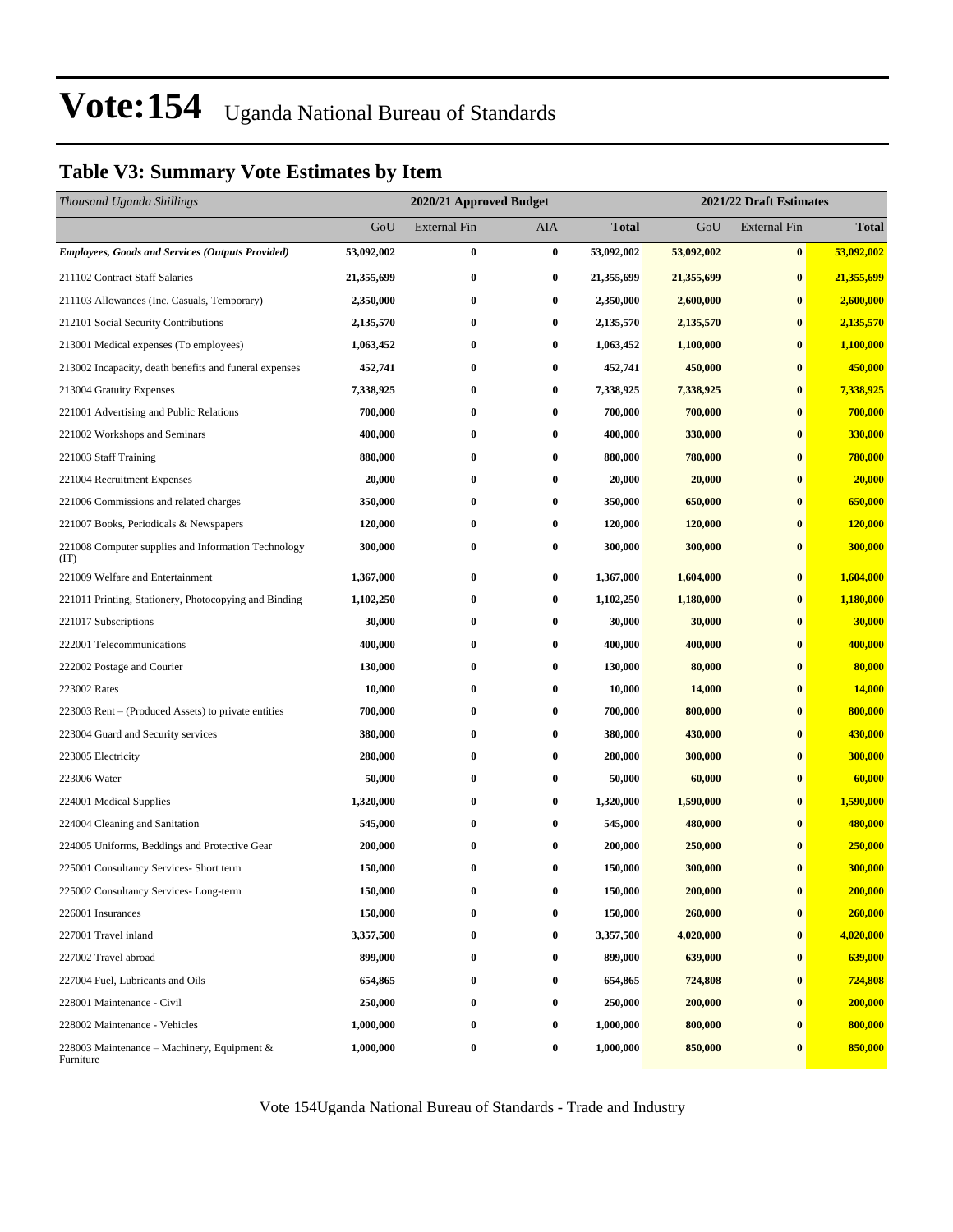| 282102 Fines and Penalties/ Court wards                          | 1.500.000  | $\bf{0}$ | $\bf{0}$     | 1,500,000  | $\bf{0}$   | $\mathbf{0}$   | $\mathbf{0}$ |
|------------------------------------------------------------------|------------|----------|--------------|------------|------------|----------------|--------------|
| <b>Grants, Transfers and Subsides (Outputs Funded)</b>           | 300,000    | $\bf{0}$ | 0            | 300,000    | 300,000    | $\bf{0}$       | 300,000      |
| 262101 Contributions to International Organisations<br>(Current) | 300,000    | $\bf{0}$ | $\bf{0}$     | 300,000    | 300,000    | $\bf{0}$       | 300,000      |
| <b>Investment</b> (Capital Purchases)                            | 11,652,915 | $\bf{0}$ | $\bf{0}$     | 11,652,915 | 11,652,915 | $\bf{0}$       | 11,652,915   |
| 312101 Non-Residential Buildings                                 | 1,850,000  | $\bf{0}$ | $\bf{0}$     | 1,850,000  | 652,915    | $\bf{0}$       | 652,915      |
| 312201 Transport Equipment                                       | 4,000,000  | $\bf{0}$ | $\bf{0}$     | 4,000,000  | 2,000,000  | $\bf{0}$       | 2,000,000    |
| 312202 Machinery and Equipment                                   | 3,000,000  | $\bf{0}$ | $\bf{0}$     | 3,000,000  | 4,000,000  | $\bf{0}$       | 4,000,000    |
| 312203 Furniture & Fixtures                                      | 1,002,915  | $\bf{0}$ | $\bf{0}$     | 1,002,915  | 1,000,000  | $\bf{0}$       | 1,000,000    |
| 312213 ICT Equipment                                             | 1,800,000  | $\bf{0}$ | $\bf{0}$     | 1,800,000  | 4,000,000  | $\bf{0}$       | 4,000,000    |
| <b>Grand Total Vote 154</b>                                      | 65,044,917 | $\bf{0}$ | $\bf{0}$     | 65,044,917 | 65,044,917 | $\bf{0}$       | 65,044,917   |
| <b>Total Excluding Arrears</b>                                   | 65,044,917 | $\theta$ | $\mathbf{0}$ | 65,044,917 | 65,044,917 | $\overline{0}$ | 65,044,917   |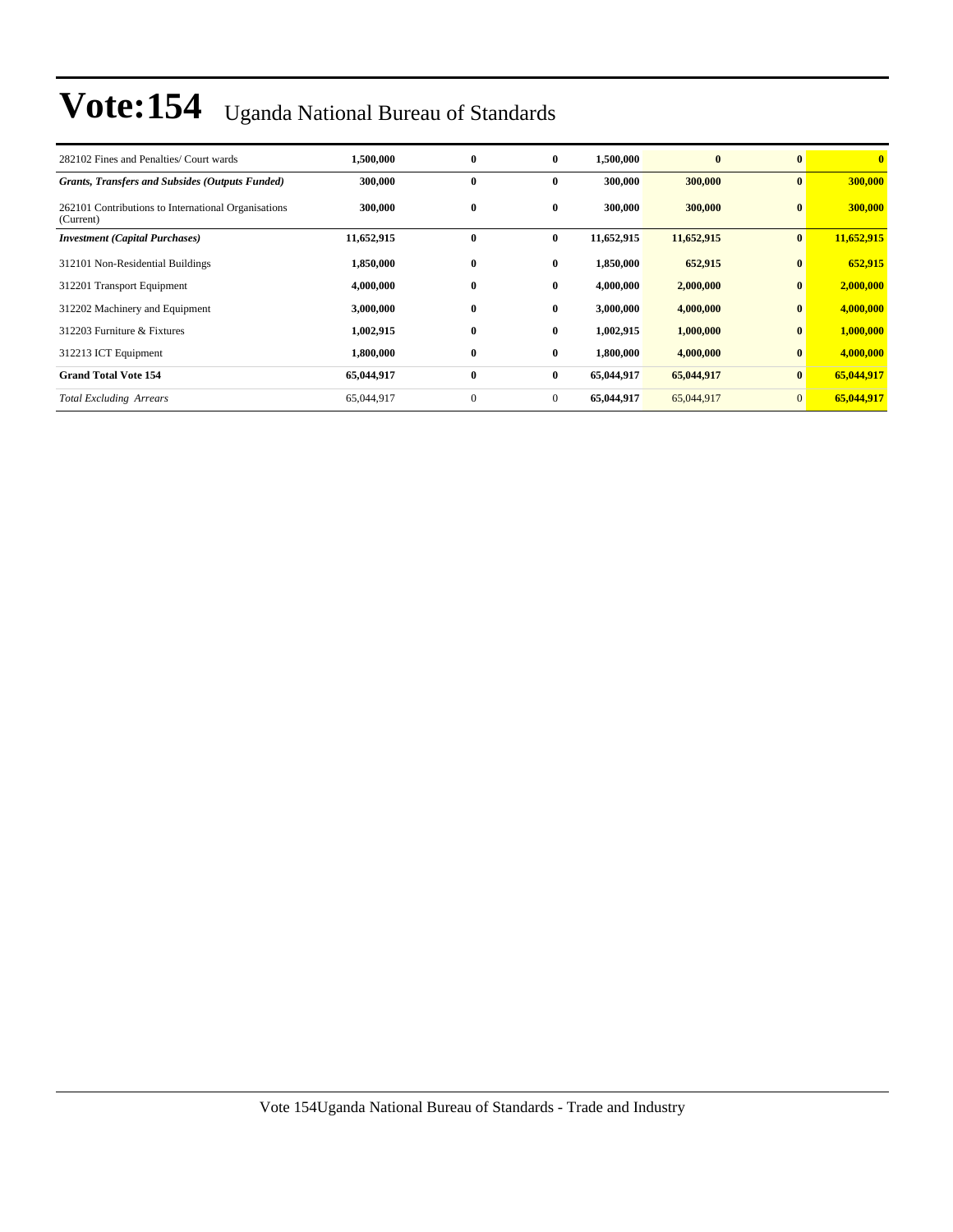#### **Table V4: Detailed Estimates by Sub-SubProgramme, Department,Project and Output and Item**

*Sub-SubProgrammme 06 Standards Development, Promotion and Enforcement*

*Recurrent Budget Estimates*

| <b>Department 01 Headquarters</b>                        |                  |                         |                  |                         |                  |              |              |
|----------------------------------------------------------|------------------|-------------------------|------------------|-------------------------|------------------|--------------|--------------|
| Thousand Uganda Shillings                                |                  | 2020/21 Approved Budget |                  | 2021/22 Draft Estimates |                  |              |              |
| <b>Outputs Provided</b>                                  | Wage             | Non Wage                | AIA              | <b>Total</b>            | Wage             | Non Wage     | <b>Total</b> |
| <b>Budget Output 060601 Administration</b>               |                  |                         |                  |                         |                  |              |              |
| 211102 Contract Staff Salaries                           | 21,355,699       | $\overline{0}$          | $\boldsymbol{0}$ | 21,355,699              | 21,355,699       | $\mathbf{0}$ | 21,355,699   |
| 211103 Allowances (Inc. Casuals, Temporary)              | $\boldsymbol{0}$ | 2,000,000               | $\mathbf{0}$     | 2,000,000               | $\boldsymbol{0}$ | 1,900,000    | 1,900,000    |
| 212101 Social Security Contributions                     | $\boldsymbol{0}$ | 2,135,570               | $\mathbf{0}$     | 2,135,570               | $\mathbf{0}$     | 2,135,570    | 2,135,570    |
| 213001 Medical expenses (To employees)                   | $\boldsymbol{0}$ | 1,063,452               | $\mathbf{0}$     | 1,063,452               | $\mathbf{0}$     | 1,100,000    | 1,100,000    |
| 213002 Incapacity, death benefits and funeral expenses   | $\boldsymbol{0}$ | 452,741                 | $\boldsymbol{0}$ | 452,741                 | $\mathbf{0}$     | 450,000      | 450,000      |
| 213004 Gratuity Expenses                                 | $\mathbf{0}$     | 7,338,925               | $\mathbf{0}$     | 7,338,925               | $\mathbf{0}$     | 7,338,925    | 7,338,925    |
| 221002 Workshops and Seminars                            | $\mathbf{0}$     | 100,000                 | $\mathbf{0}$     | 100,000                 | $\mathbf{0}$     | 60,000       | 60,000       |
| 221003 Staff Training                                    | $\mathbf{0}$     | 800,000                 | $\boldsymbol{0}$ | 800,000                 | $\boldsymbol{0}$ | 700,000      | 700,000      |
| 221004 Recruitment Expenses                              | $\boldsymbol{0}$ | 20,000                  | $\mathbf{0}$     | 20,000                  | $\mathbf{0}$     | 20,000       | 20,000       |
| 221006 Commissions and related charges                   | $\boldsymbol{0}$ | 350,000                 | $\mathbf{0}$     | 350,000                 | $\mathbf{0}$     | 650,000      | 650,000      |
| 221007 Books, Periodicals & Newspapers                   | $\boldsymbol{0}$ | 30,000                  | $\boldsymbol{0}$ | 30,000                  | $\mathbf{0}$     | 30,000       | 30,000       |
| 221008 Computer supplies and Information Technology (IT) | $\boldsymbol{0}$ | 300,000                 | $\mathbf{0}$     | 300,000                 | $\mathbf{0}$     | 300,000      | 300,000      |
| 221009 Welfare and Entertainment                         | $\boldsymbol{0}$ | 1,000,000               | $\mathbf{0}$     | 1,000,000               | $\mathbf{0}$     | 1,100,000    | 1,100,000    |
| 221011 Printing, Stationery, Photocopying and Binding    | $\boldsymbol{0}$ | 272,250                 | $\boldsymbol{0}$ | 272,250                 | $\boldsymbol{0}$ | 300,000      | 300,000      |
| 221017 Subscriptions                                     | $\boldsymbol{0}$ | 30,000                  | $\boldsymbol{0}$ | 30,000                  | $\boldsymbol{0}$ | 30,000       | 30,000       |
| 222001 Telecommunications                                | $\boldsymbol{0}$ | 400,000                 | $\mathbf{0}$     | 400,000                 | $\mathbf{0}$     | 400,000      | 400,000      |
| 222002 Postage and Courier                               | $\boldsymbol{0}$ | 130,000                 | $\boldsymbol{0}$ | 130,000                 | $\mathbf{0}$     | 80,000       | 80,000       |
| 223002 Rates                                             | $\boldsymbol{0}$ | 10,000                  | $\boldsymbol{0}$ | 10,000                  | $\mathbf{0}$     | 14,000       | 14,000       |
| 223003 Rent – (Produced Assets) to private entities      | $\boldsymbol{0}$ | 700,000                 | $\mathbf{0}$     | 700,000                 | $\mathbf{0}$     | 800,000      | 800,000      |
| 223004 Guard and Security services                       | $\boldsymbol{0}$ | 250,000                 | $\mathbf{0}$     | 250,000                 | $\mathbf{0}$     | 280,000      | 280,000      |
| 223005 Electricity                                       | $\boldsymbol{0}$ | 280,000                 | $\boldsymbol{0}$ | 280,000                 | $\boldsymbol{0}$ | 300,000      | 300,000      |
| 223006 Water                                             | $\boldsymbol{0}$ | 50,000                  | $\boldsymbol{0}$ | 50,000                  | $\mathbf{0}$     | 60,000       | 60,000       |
| 224004 Cleaning and Sanitation                           | $\boldsymbol{0}$ | 545,000                 | $\mathbf{0}$     | 545,000                 | $\mathbf{0}$     | 480,000      | 480,000      |
| 224005 Uniforms, Beddings and Protective Gear            | $\boldsymbol{0}$ | 200,000                 | $\boldsymbol{0}$ | 200,000                 | $\mathbf{0}$     | 250,000      | 250,000      |
| 225001 Consultancy Services- Short term                  | $\boldsymbol{0}$ | 150,000                 | $\mathbf{0}$     | 150,000                 | $\mathbf{0}$     | 200,000      | 200,000      |
| 225002 Consultancy Services-Long-term                    | $\boldsymbol{0}$ | 150,000                 | $\mathbf{0}$     | 150,000                 | $\mathbf{0}$     | 200,000      | 200,000      |
| 226001 Insurances                                        | $\mathbf{0}$     | 150,000                 | $\boldsymbol{0}$ | 150,000                 | $\boldsymbol{0}$ | 260,000      | 260,000      |
| 227001 Travel inland                                     | $\boldsymbol{0}$ | 139,500                 | $\boldsymbol{0}$ | 139,500                 | $\boldsymbol{0}$ | 150,000      | 150,000      |
| 227002 Travel abroad                                     | $\boldsymbol{0}$ | 150,000                 | $\mathbf{0}$     | 150,000                 | $\mathbf{0}$     | 80,000       | 80,000       |
| 227004 Fuel, Lubricants and Oils                         | $\boldsymbol{0}$ | 253,665                 | $\boldsymbol{0}$ | 253,665                 | $\mathbf{0}$     | 256,808      | 256,808      |
| 228001 Maintenance - Civil                               | $\boldsymbol{0}$ | 250,000                 | $\boldsymbol{0}$ | 250,000                 | $\mathbf{0}$     | 200,000      | 200,000      |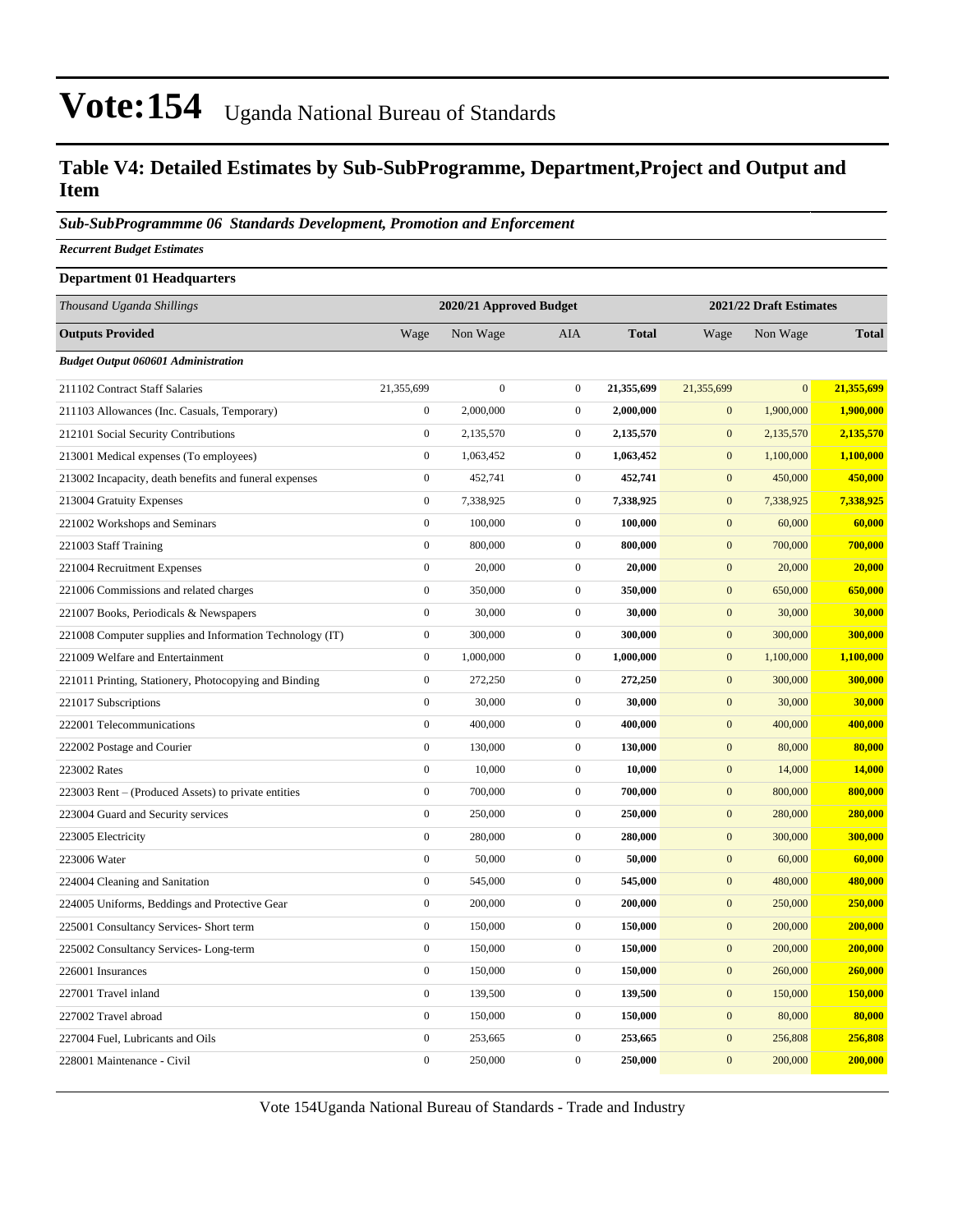| 228002 Maintenance - Vehicles                                                           | $\boldsymbol{0}$ | 1,000,000    | $\boldsymbol{0}$ | 1,000,000  | $\mathbf{0}$          | 800,000          | 800,000    |  |  |
|-----------------------------------------------------------------------------------------|------------------|--------------|------------------|------------|-----------------------|------------------|------------|--|--|
| 228003 Maintenance - Machinery, Equipment & Furniture                                   | $\boldsymbol{0}$ | 250,000      | $\mathbf{0}$     | 250,000    | $\boldsymbol{0}$      | 200,000          | 200,000    |  |  |
| 282102 Fines and Penalties/ Court wards                                                 | $\boldsymbol{0}$ | 1,500,000    | $\mathbf{0}$     | 1,500,000  | $\mathbf{0}$          | $\boldsymbol{0}$ | $\bf{0}$   |  |  |
| <b>Total Cost of Budget Output 01</b>                                                   | 21,355,699       | 22,451,103   | 0                | 43,806,802 | 21,355,699            | 21,125,303       | 42,481,002 |  |  |
| <b>Budget Output 060602 Development of Standards</b>                                    |                  |              |                  |            |                       |                  |            |  |  |
| 211103 Allowances (Inc. Casuals, Temporary)                                             | $\boldsymbol{0}$ | 350,000      | $\overline{0}$   | 350,000    | $\boldsymbol{0}$      | 700,000          | 700,000    |  |  |
| 221002 Workshops and Seminars                                                           | $\boldsymbol{0}$ | 200,000      | $\overline{0}$   | 200,000    | $\mathbf{0}$          | 120,000          | 120,000    |  |  |
| 221007 Books, Periodicals & Newspapers                                                  | $\boldsymbol{0}$ | 90,000       | $\overline{0}$   | 90,000     | $\boldsymbol{0}$      | 90,000           | 90,000     |  |  |
| 221009 Welfare and Entertainment                                                        | $\boldsymbol{0}$ | 15,000       | $\mathbf{0}$     | 15,000     | $\mathbf{0}$          | 24,000           | 24,000     |  |  |
| 227002 Travel abroad                                                                    | $\boldsymbol{0}$ | 270,000      | $\mathbf{0}$     | 270,000    | $\mathbf{0}$          | 180,000          | 180,000    |  |  |
| 227004 Fuel, Lubricants and Oils                                                        | $\boldsymbol{0}$ | 24,000       | $\mathbf{0}$     | 24,000     | $\boldsymbol{0}$      | 24,000           | 24,000     |  |  |
| <b>Total Cost of Budget Output 02</b>                                                   | 0                | 949,000      | $\theta$         | 949,000    | $\boldsymbol{\theta}$ | 1,138,000        | 1,138,000  |  |  |
| Budget Output 060603 Quality Assurance of goods & Lab Testing                           |                  |              |                  |            |                       |                  |            |  |  |
| 221002 Workshops and Seminars                                                           | $\boldsymbol{0}$ | $\mathbf{0}$ | $\overline{0}$   | $\bf{0}$   | $\boldsymbol{0}$      | 70,000           | 70,000     |  |  |
| 221003 Staff Training                                                                   | $\boldsymbol{0}$ | 80,000       | $\mathbf{0}$     | 80,000     | $\mathbf{0}$          | 80,000           | 80,000     |  |  |
| 221009 Welfare and Entertainment                                                        | $\boldsymbol{0}$ | 248,000      | $\mathbf{0}$     | 248,000    | $\boldsymbol{0}$      | 370,000          | 370,000    |  |  |
| 223004 Guard and Security services                                                      | $\boldsymbol{0}$ | 80,000       | $\mathbf{0}$     | 80,000     | $\boldsymbol{0}$      | 100,000          | 100,000    |  |  |
| 224001 Medical Supplies                                                                 | $\boldsymbol{0}$ | 1,120,000    | $\mathbf{0}$     | 1,120,000  | $\mathbf{0}$          | 1,390,000        | 1,390,000  |  |  |
| 225001 Consultancy Services- Short term                                                 | $\boldsymbol{0}$ | $\mathbf{0}$ | $\overline{0}$   | $\bf{0}$   | $\mathbf{0}$          | 100,000          | 100,000    |  |  |
| 227001 Travel inland                                                                    | $\boldsymbol{0}$ | 2,334,500    | $\mathbf{0}$     | 2,334,500  | $\mathbf{0}$          | 2,660,000        | 2,660,000  |  |  |
| 227002 Travel abroad                                                                    | $\mathbf{0}$     | 389,000      | $\mathbf{0}$     | 389,000    | $\boldsymbol{0}$      | 289,000          | 289,000    |  |  |
| 227004 Fuel, Lubricants and Oils                                                        | $\boldsymbol{0}$ | 315,200      | $\mathbf{0}$     | 315,200    | $\boldsymbol{0}$      | 370,000          | 370,000    |  |  |
| 228003 Maintenance - Machinery, Equipment & Furniture                                   | $\boldsymbol{0}$ | 300,000      | $\mathbf{0}$     | 300,000    | $\boldsymbol{0}$      | 350,000          | 350,000    |  |  |
| <b>Total Cost of Budget Output 03</b>                                                   | 0                | 4,866,700    | 0                | 4,866,700  | $\boldsymbol{\theta}$ | 5,779,000        | 5,779,000  |  |  |
| Budget Output 060604 Calibration and verification of equipment                          |                  |              |                  |            |                       |                  |            |  |  |
| 221009 Welfare and Entertainment                                                        | $\boldsymbol{0}$ | 104,000      | $\mathbf{0}$     | 104,000    | $\mathbf{0}$          | 110,000          | 110,000    |  |  |
| 221011 Printing, Stationery, Photocopying and Binding                                   | $\boldsymbol{0}$ | 830,000      | $\mathbf{0}$     | 830,000    | $\mathbf{0}$          | 880,000          | 880,000    |  |  |
| 223004 Guard and Security services                                                      | $\boldsymbol{0}$ | 50,000       | $\mathbf{0}$     | 50,000     | $\boldsymbol{0}$      | 50,000           | 50,000     |  |  |
| 224001 Medical Supplies                                                                 | $\boldsymbol{0}$ | 200,000      | $\mathbf{0}$     | 200,000    | $\mathbf{0}$          | 200,000          | 200,000    |  |  |
| 227001 Travel inland                                                                    | $\boldsymbol{0}$ | 883,500      | $\mathbf{0}$     | 883,500    | $\mathbf{0}$          | 1,210,000        | 1,210,000  |  |  |
| 227002 Travel abroad                                                                    | $\boldsymbol{0}$ | 90,000       | $\boldsymbol{0}$ | 90,000     | $\boldsymbol{0}$      | 90,000           | 90,000     |  |  |
| 227004 Fuel, Lubricants and Oils                                                        | $\overline{0}$   | 62,000       | $\overline{0}$   | 62,000     | $\boldsymbol{0}$      | 74,000           | 74,000     |  |  |
| 228003 Maintenance - Machinery, Equipment & Furniture                                   | $\boldsymbol{0}$ | 450,000      | $\boldsymbol{0}$ | 450,000    | $\boldsymbol{0}$      | 300,000          | 300,000    |  |  |
| <b>Total Cost of Budget Output 04</b>                                                   | $\pmb{\theta}$   | 2,669,500    | 0                | 2,669,500  | $\boldsymbol{\theta}$ | 2,914,000        | 2,914,000  |  |  |
| Budget Output 060605 Stakeholder engagements to create awareness on Quality & Standards |                  |              |                  |            |                       |                  |            |  |  |
| 221001 Advertising and Public Relations                                                 | $\overline{0}$   | 700,000      | $\boldsymbol{0}$ | 700,000    | $\boldsymbol{0}$      | 700,000          | 700,000    |  |  |
| 221002 Workshops and Seminars                                                           | $\boldsymbol{0}$ | 100,000      | $\boldsymbol{0}$ | 100,000    | $\mathbf{0}$          | 80,000           | 80,000     |  |  |
| <b>Total Cost of Budget Output 05</b>                                                   | 0                | 800,000      | 0                | 800,000    | $\boldsymbol{\theta}$ | 780,000          | 780,000    |  |  |
| <b>Total Cost Of Outputs Provided</b>                                                   | 21,355,699       | 31,736,303   | $\bf{0}$         | 53,092,002 | 21,355,699            | 31,736,303       | 53,092,002 |  |  |